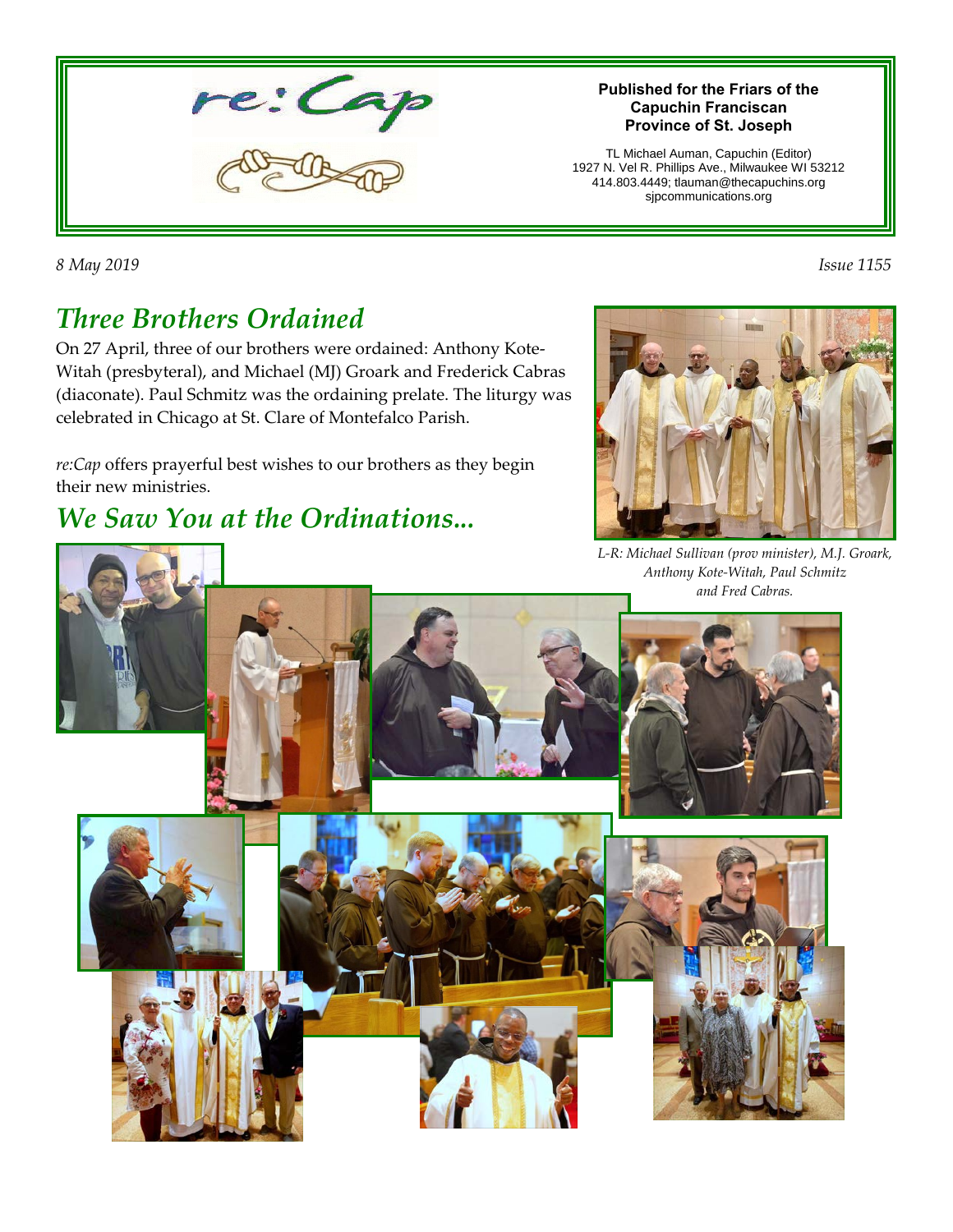### *"A Band of Lesser Brothers"*



*Mike Dorn*

Mike Dorn grew up on a family farm near Adrian MN. Before starting Capuchin life in December 2014, he worked in employment-readiness for individuals in recovery from addiction, re-entry from prison, or who were formerly homeless. Mike's ministry experience as a friar has involved maintenance projects within the province, religious education at St. Clare of Montefalco parish in Chicago, Benedict Center in Milwaukee, Catholic Charities (food pantry) in Lompoc CA, The Port Ministries in Chicago, and Franciscan Health (hospital chaplaincy) in Hammond IN. After professing his final vows in a year or two, he expects to graduate with a master of divinity from Catholic Theological Union in Chicago.

Mike says he is truly grateful to have found this band of 'lesser brothers' to try to ground the unconditional love he's experienced from God. "The witness of so many brothers, both deceased and living, inspire and strengthen me for the challenging yet joyful path ahead. Although aware that our province and the U.S. church are in major transitions, I am hopeful that as a province (and as a global order) we can learn to accept the many deaths this life brings to us so that we can continually be free to embrace and help give birth to new adaptations and visions of our Capuchin charism."

#### *Elections in Pavanatma Province in Kerala*



At their recent provincial chapter, friars of the Pavanatma Province elected a new leadership team, pictured at left with the general councilor. Three of the brothers from that province are currently serving in the St. Joseph Province as part of fraternal collaboration. We offer prayerful best wishes to our brothers in Kerala!

## *We Saw You at the Triduum Retreat*



*Friars and candidates gathered at St. Lawrence Friary for the annual Triduum Retreat.*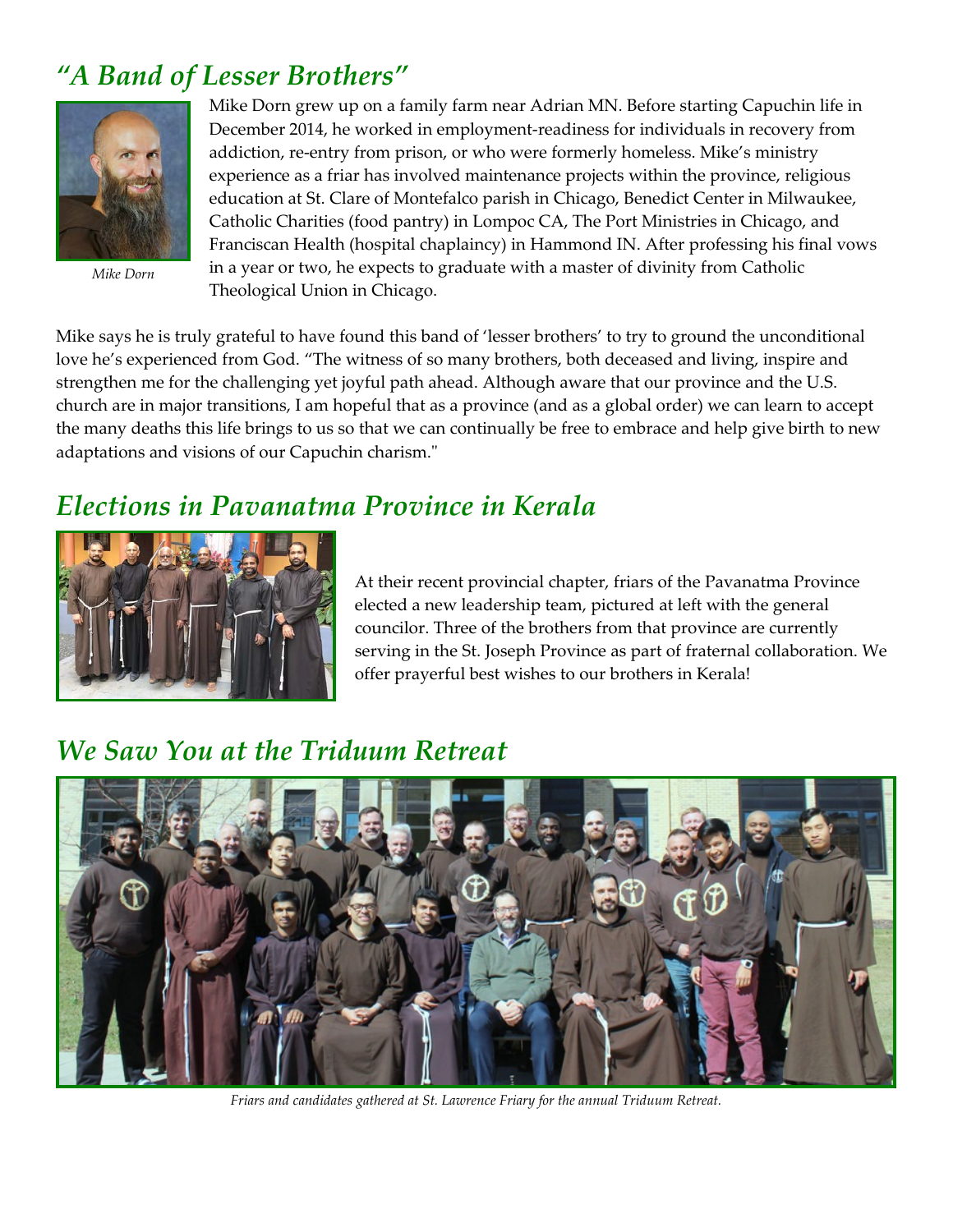## *Ad Multos Annos!*



Congratulations to the many Capuchins and volunteers who have served in the ministry of the Soup Kitchen, a desperately needed service, especially at the height of the depression overtaking the vast majority of the United States in the late 1920s.

The Capuchin Soup Kitchen (CSK), founded in 1929 by Solanus Casey and Herman Buss, celebrates 90 years of outstanding service to the neediest of Detroiters.

The friars at St. Bonaventure Monastery initially established the kitchen informally by providing food from their own stores, as was the practice of their order. As the porter

or doorkeeper of the monastery, Solanus Casey would provide each person who came seeking assistance with a cup of coffee and a sandwich.

The line outside of the Capuchin Monastery eventually grew up to 2,000 people each day, making it impossible for the friars to serve everyone from the monastery kitchen. Herman Buss, who served as the spiritual director for the Secular Franciscans, requested their assistance in creating a formal soup kitchen. With the Franciscans' help, the friars were able to move their services into the Third Order Hall facility located next to the monastery chapel. The Capuchin Soup Kitchen first officially opened its doors on November 2, 1929. Buss was appointed the first director of the soup kitchen while Casey continued to serve the monastery as porter. Mathias Nack, the local minister of St. Bonaventure Monastery, took over the position of director in 1933. In order to sustain the work being done at CSK the Capuchin Charity Guild was created in 1942 to raise funds for the soup kitchen.

The Capuchin Soup Kitchen has moved from the Third Order Hall and currently has two facilities for its meal program. In the 1970s, the soup kitchen expanded its services to include Jefferson House, a drug rehabilitation program for indigent men; R.O.P.E (Reaching Our Potential Everyday) Program associated with the Capuchin Soup Kitchen's On the Rise Bakery. On November 18, 2017 the Capuchin Soup Kitchen's co-founder Solanus Casey was beatified at Ford Field with almost 70,000 people in attendance.

Special thanks to Jerry Johnson, current director, and all friars, volunteers, donors, and staff who contribute to the success of this vital charity in the heart of Detroit.

*[The above appeared in the on-line publication "Archdiocese Of Detroit Consecrated Life Newsletter," 5/1/19]*

# *Choir Renovation Includes New Image of Solanus*

Recent renovations at St. Bonaventure Monastery include a new image of Solanus Casey in the friar's chapel (choir). Michael Gaffney, the artist, said "I could not go up and paint it...my body won't allow it!" So, the image was "painted" on his computer graphics program, then sent it to a company to actually produce the piece.